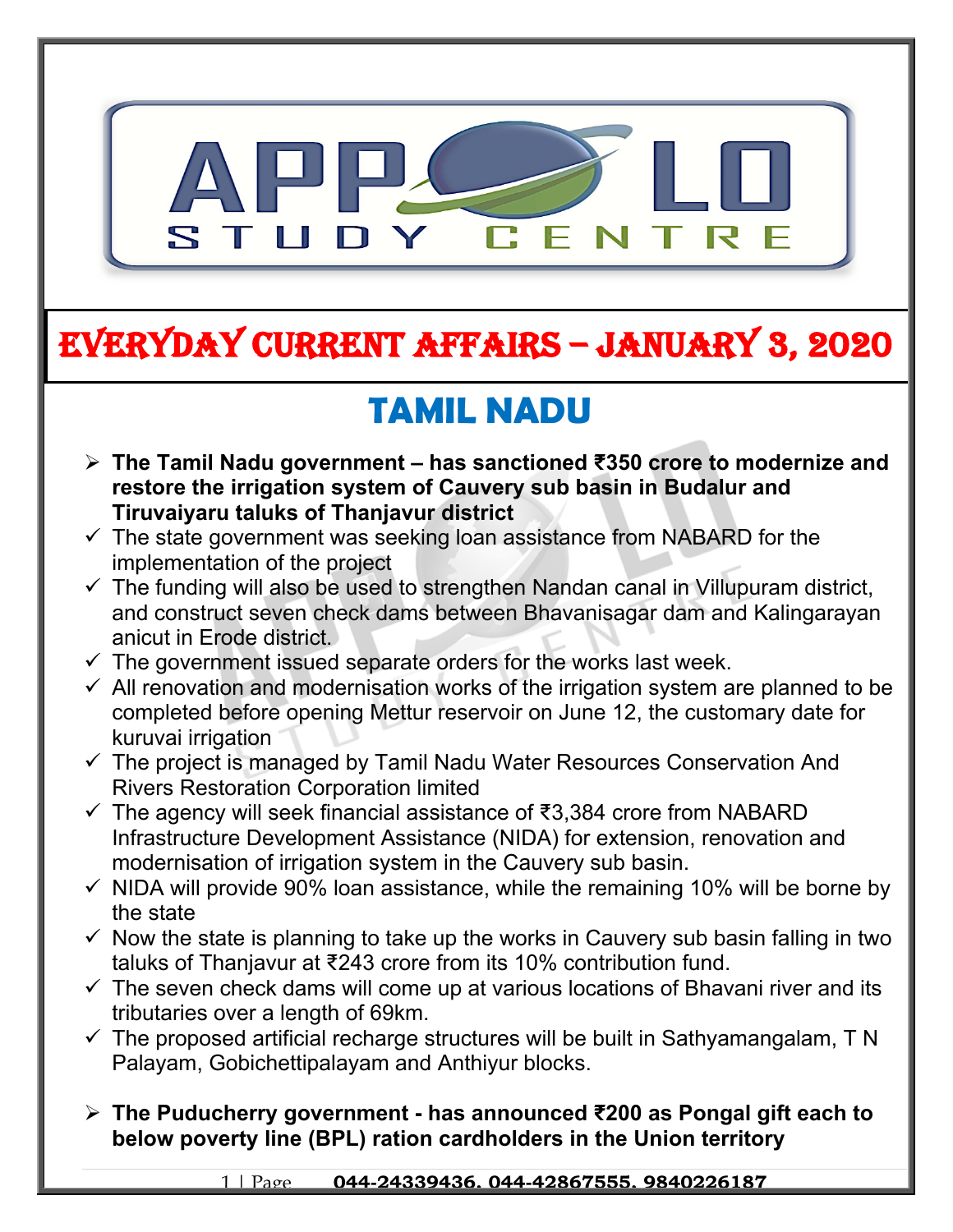- $\checkmark$  There are 1.75 lakh BPL ration cardholders in the UT.
- $\checkmark$  Lieutenant governor Kiran Bedi granted approval and sanctioned expenditure of ₹3.49 crore for the scheme.
- $\checkmark$  The civil supplies department will deposit ₹200 directly to the bank account of each of the BPL cardholders shortly.
- $\checkmark$  Bedi also granted approval for providing a cash equivalent for rice for threemonths under the Union territory's free rice scheme to BPL families and above poverty line (APL) families
- $\checkmark$  In this regard, the LG had sanctioned expenditure of ₹54 crore to deposit ₹1,900 each into the bank accounts of BPL families and ₹1,000 each into the bank accounts of above poverty line (APL) families

### **STATES**

- **The Karnataka government has allowed the 24x7 functioning of all shops and establishments in the state from January 3 on all days for a period of three years.**
- $\checkmark$  On January 2, the state government notified that all shops, registered under the Karnataka Shops and Establishments Act, 1962, with ten or more employees can remain open round-the-clock.
- $\checkmark$  The rule is aimed at boosting employment generation in the state amidst the impact of Covid-19 pandemic.
- $\checkmark$  The new rules notified by the Labour Department have barred working of women beyond 8 p.m. on any day in normal circumstances.
- $\checkmark$  However, an employer can allow a woman employee to work between 8 p.m. and 6 a.m. only after obtaining written consent, subject to providing adequate protection
- $\checkmark$  Details of every employee should be exhibited by the employer at a prominent place in the shop or establishment.
- $\checkmark$  With this, Karnataka has joined states like Maharashtra, Gujarat, Haryana and Tamil Nadu that allow shops and establishments to remain open round-the-clock.
- $\checkmark$  With several companies, especially in the IT sector, functioning 24x7, there has been a demand from the industry and retailers to keep shops and establishments open at night.
- $\checkmark$  The move is also seen a part of the ease of doing business initiative of the state government.
- $\checkmark$  The government is also hoping that the relaxation of business hours will bring in some revenue to state exchequer.
- **The Punjab government recently approved the Punjab State Data Policy.**
- $\checkmark$  With this Punjab has now become the first state in India to formulate a comprehensive data policy.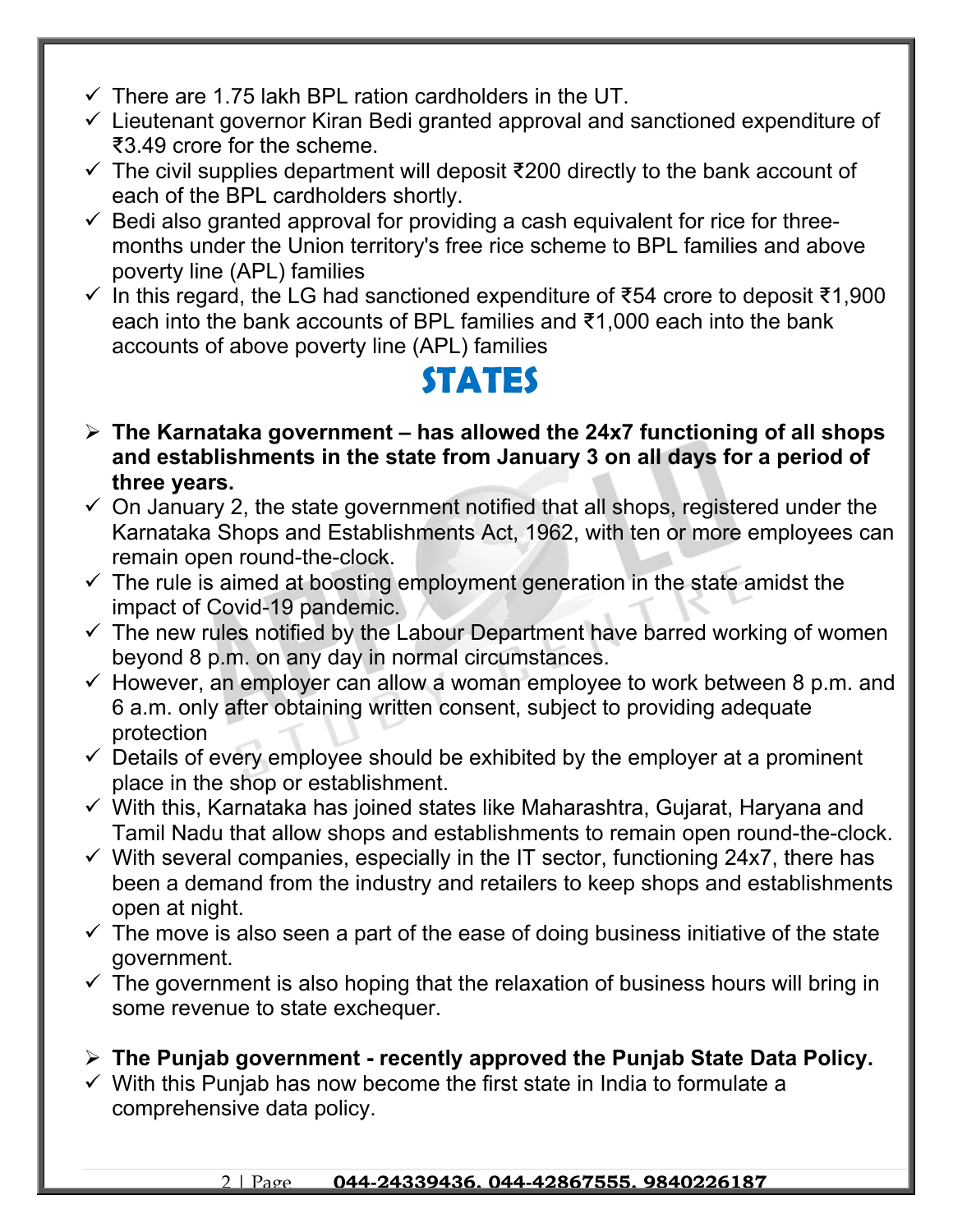- $\checkmark$  The data policy aims to track progress of delivery of services and provide citizens access to various services.
- $\checkmark$  The policy will act as a guiding principle for all departments to collect, manage, process and use data for effective, efficient, transparent and accessible service delivery to the citizens of the state.
- $\checkmark$  It will facilitate easy access and sharing of government data.
- $\checkmark$  The policy will also help to collect data that will help in implementing and monitoring the developmental programs, scientific research and managing and mitigating disasters.
- **The Uttar Pradesh Government has proposed to launch a new scheme, Kisan Kalyan mission**
- $\checkmark$  The Kisan Kalyan mission aims to double the farmer income covering all the Assembly constituencies of the state of Uttar Pradesh.
- $\checkmark$  This is to be achieved through campaigns and programmes that create awareness among farmers on how to reduce agricultural loss caused by using fertilizers in a balanced manner.
- $\checkmark$  The mission will also encourage farmers to plan the cultivation of crops according to the market demands.
- $\checkmark$  The mission will act as a unified platform for showcasing initiatives of several state government departments such as Mandi Parishad, animal husbandry, Horticulture, sugarcane food and supply, fisheries and Panchayati Raj.
- $\checkmark$  The mission will provide contemporary information about saving the Rabi crop and preventing the next season crops from damage.
- $\checkmark$  The mission will also distribute Kisan credit cards.
- $\checkmark$  The Kisan Kalyan mission is to deploy the experts of Krishi Vigyan Kendras to share their knowledge on advanced techniques of farming and how to increase income of farmers.
- $\checkmark$  Krishi Vigyan Kendras are agricultural centres that focus on agricultural research in practical and localised setting.
- $\checkmark$  These centres are linked to Indian Council of Agricultural Research.
- $\checkmark$  Further, the mission will also provide 100% coverage to bovine vaccination for foot and mouth disease, eradication of sheep and goat plague, artificial insemination of livestocks, distribution of mini kits of oilseeds and pulses, demonstration programmes on micro irrigation and integrated cropping practices
- $\checkmark$  A similar scheme, Kisan Kalyan Abhiyan, is being implemented by the Ministry of Agriculture and Farmers Welfare since 2018
- $\checkmark$  It aims to help farmers in improving their farming techniques.
- $\checkmark$  The Kisan Kalyan Abhiyan has been implemented across 112 aspirational districts in the country.
- **The Assam assembly recently passed the Assam Ease of Doing Business (Amendment) Bill, 2020.**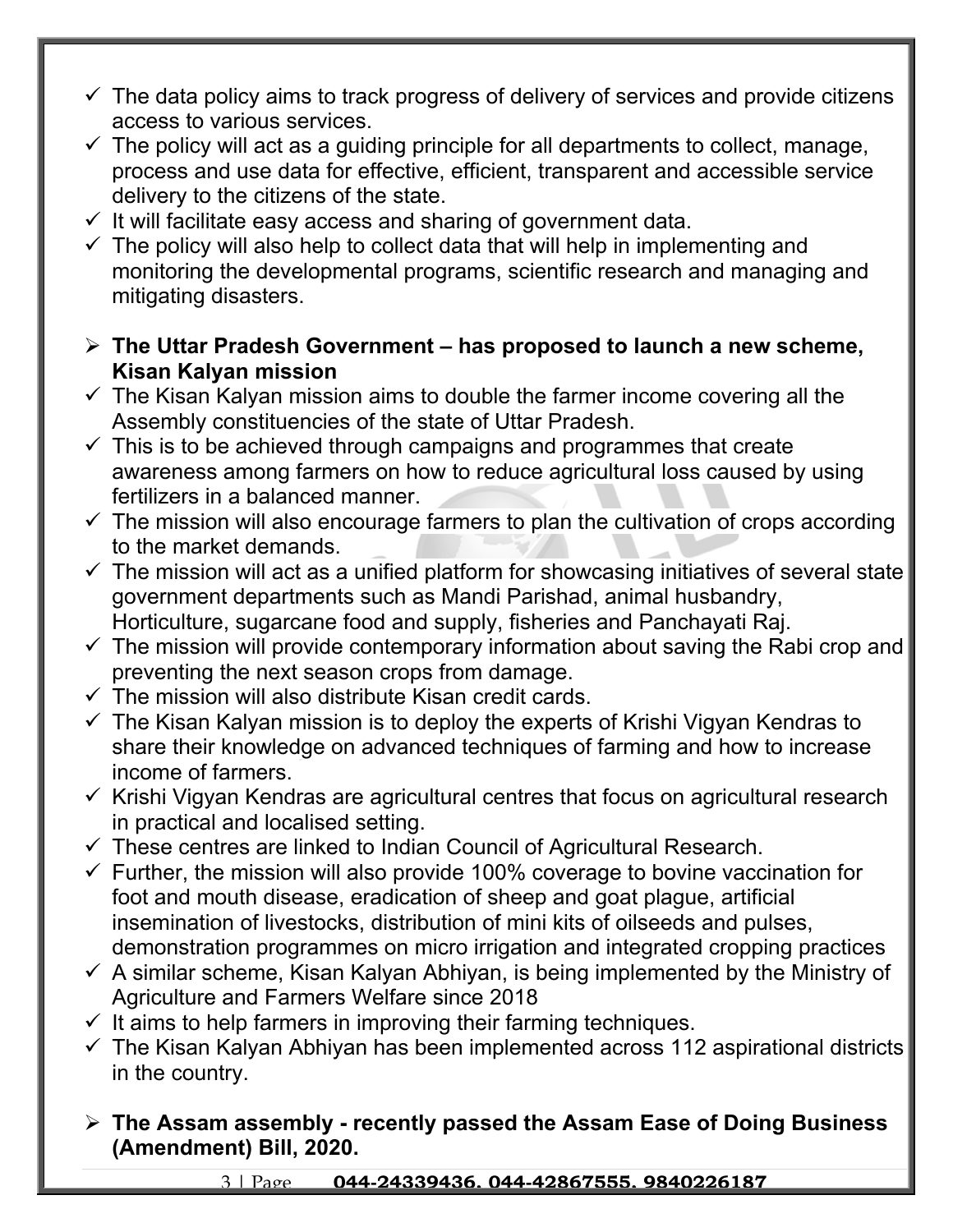- $\checkmark$  The bill makes amendments to the Assam Ease of Doing Business Act, 2016.
- $\checkmark$  The new bill aims to simplify procedures and bring transparency and efficiency in the system.
- $\checkmark$  Under the new amendment Bill, the government has committed to create an investor friendly atmosphere in the state.
- $\checkmark$  It has proposed to remove all types of renewal certificate, permissions and licences under the amendment Bill
- $\checkmark$  A computerized Central random inspection system is also proposed to be implemented.
- $\checkmark$  The Act aimed to streamline the regulatory structures and processes and simplify the procedures related to renew license, certificate, permissions in setting up of enterprises and industries in the state.
- $\checkmark$  Assam Bureau of Investment Promotion was established by the Act to oversee the overall supervision and administration of speedy processing of applications.
- $\checkmark$  Thus, the act has created a monitoring mechanism and a tracking mechanism to facilitate ease of doing business in the state.

## **NATIONAL**

- **On January 2, the subject expert committee (SEC) recommended India's first indigenous Covid-19 vaccine, Covaxin for emergency use authorisation (EUA)**
- $\checkmark$  With this, the SEC has approved two vaccines Oxford-Astra Zeneca's Covishield and Bharat Biotech's homegrown Covaxin – for EUA
- $\checkmark$  The Drugs Controller General of India is expected to issue final approvals that are likely to be announced on January 3
- $\checkmark$  The SEC recommended grant of permission to Bharat Biotech for "restricted use in emergency situation in public interest as an abundant precaution, in clinical trial mode, especially in the context of infection by mutant strains".
- $\checkmark$  Currently, Covaxin is in a clinical trial mode with Phase 3 trials going on
- $\checkmark$  Once approved, Bharat Biotech's Covaxin, developed alongwith the Indian Council for Medical Research, will be India's first locally-developed and manufactured vaccine against the coronavirus.
- $\checkmark$  SII has offered a price of ₹225-250 per dose for the first tranche, whereas Bharat Biotech has offered ₹350
- $\checkmark$  Earlier, the SEC had recommended EUA for Serum Institute's Covishield on January 1
- $\checkmark$  Covaxin is also a two-dose vaccine like Covishield and can be stored at 2 to 8 degrees.
- $\checkmark$  The government will soon place a formal contract or supply order with the manufacturers along with details of supply schedule and locations.
- $\checkmark$  The first order is likely to be for 10 crore doses that will be funded through the PM-Cares Fund.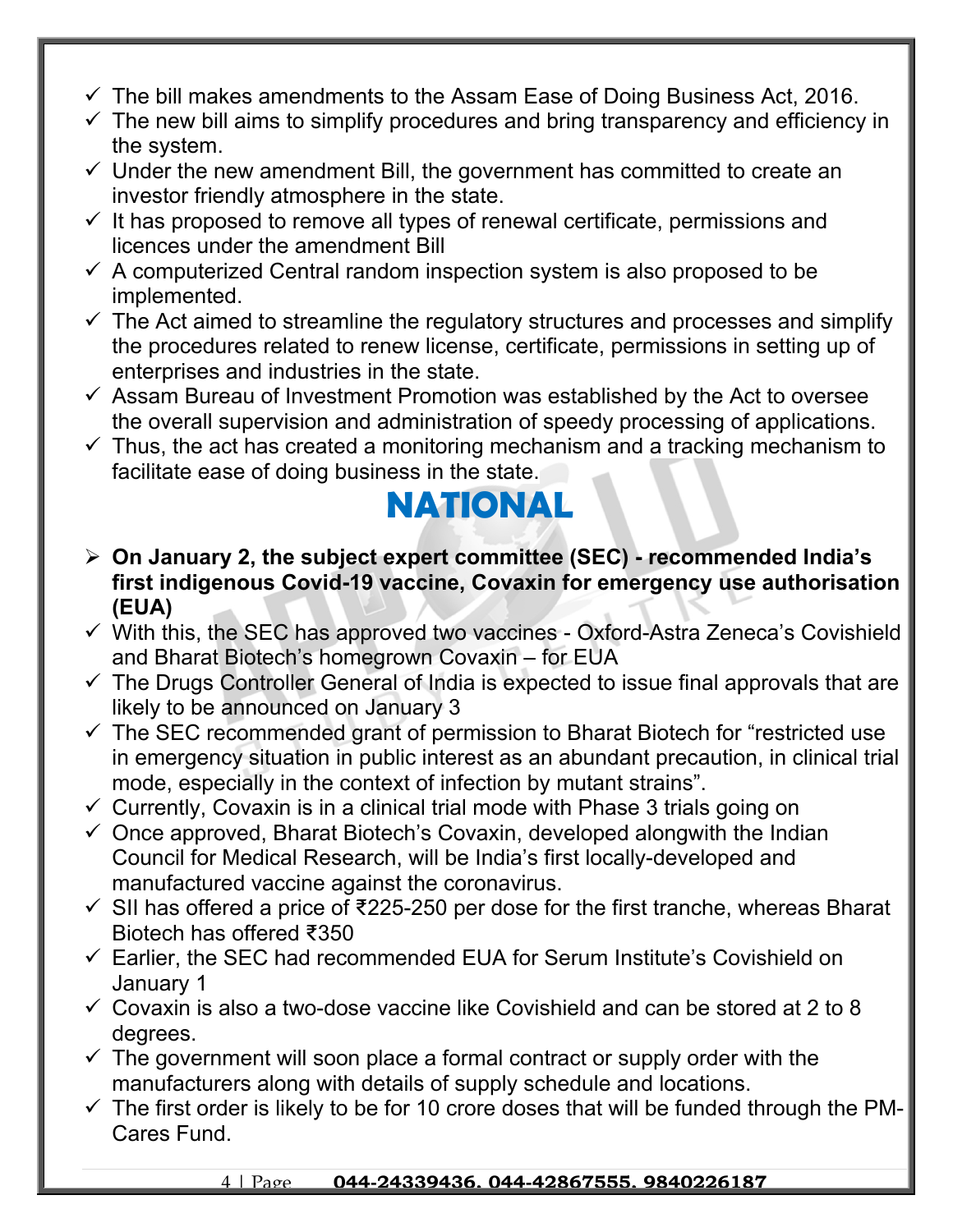- $\checkmark$  Covaxin is the first vaccine to be developed from scratch in India
- $\checkmark$  The entire process of isolation of virus strain from an Indian patient by the Indian Council of Medical Research-National Institute of Virology (ICMR-NIV), Pune, to the formulation, animal studies and human trials was done in the country.
- $\checkmark$  Earlier, India has developed Shanchol, the world's first cholera vaccine
- $\checkmark$  However, the formulation for the vaccine was done by Shantha Biotechnics along with the assistance of a South Korean institute.
- **On January 2, Union health minister Harsh Vardhan said that the government will provide Covid-19 vaccine free-of-cost to 'most prioritized' beneficiaries during the first two months of roll-out**
- $\checkmark$  It includes one crore healthcare workers and two crore frontline workers
- $\checkmark$  A nationwide mock drill to test preparedness for the vaccination drive took place at 286 session sites across 125 districts on the day.
- $\checkmark$  The Minister also said that details are being finalised for inoculation of 27 crore people in the 50-plus age group and those who are younger but have serious comorbidities.



- $\checkmark$  The government has already registered over 75 lakh beneficiaries on Co-WIN the IT platform developed by the Centre to implement the mega vaccination drive.
- $\checkmark$  Besides, around 1,14,100 vaccinators have been trained and sufficient supplies of syringes and other logistics also ensured to begin the vaccination drive.
- $\checkmark$  The government plans to roll out the vaccine within 10 days of the final regulatory approval from the Drugs Controller General of India
- $\checkmark$  The government plans to inoculate 30 crore "priority" population by July.
- **On January 4, Prime Minister Narendra Modi will dedicate the 'National Atomic Timescale' and 'Bhartiya Nirdeshak Dravya' to the nation**
- $\checkmark$  The PM will also lay the foundation stone of the National Environmental Standards Laboratory on the day.
- $\checkmark$  The Timescale generates IST with an accuracy of 2.8 nanoseconds.
- $\checkmark$  The Bhartiya Nirdeshak Dravya will support the testing and calibration of laboratories for quality assurance, at par with international standards.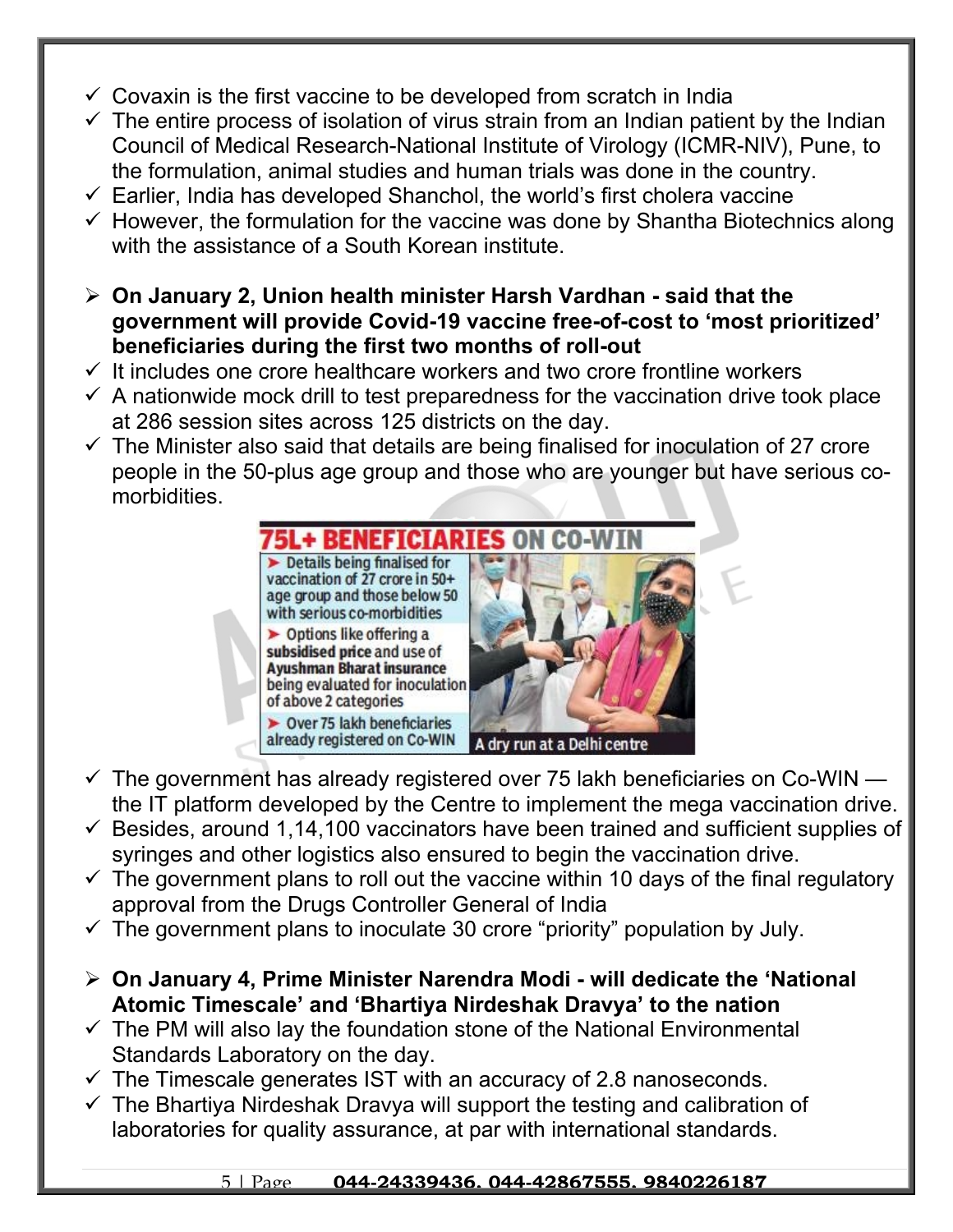- $\checkmark$  The National Environmental Standards Laboratory will provide the certification of ambient air and industrial emission monitoring equipment.
- $\checkmark$  The Prime Minister will also deliver the inaugural address at the National Metrology Conclave via video conferencing on January 4, 2021
- $\checkmark$  The National Metrology Conclave 2020 is being organised by Council of Scientific and Industrial Research-National Physical Laboratory (CSIR-NPL), New Delhi, which is entering its 75th year of inception.
- $\checkmark$  The theme of the conclave is 'Metrology for the Inclusive Growth of the Nation'.
- $\checkmark$  Union Health Minister Dr. Harsh Vardhan will also be present on the occasion.
- **The Government proposes seaplane service from Delhi's Yamuna riverfront to Ayodhya and from Mumbai to Shirdi**.

### IKELY ROUTES FOR SEAPLANE SERVICE

Delhi to Tehri: Srinagar in Uttarakhand and from there on to Badrinath

Delhi to Chandigarh and from there to Dalhousie & other places in Punjab & Himachal

- Mumbai to Lonavala. Ganpatipule & Shirdi
- Surat to Dwarka, Mandvi
- and Kandla
- A&N & adjoining islands
- Lakshdweep & adjoining islands
- $\checkmark$  In this regard, the Sagarmala Development Company (SDCL) under the shipping and waterways ministry issued an expression of interest (EoI) for the seaplane services
- $\checkmark$  The services were proposed on routes including Delhi's Yamuna river-front and Ayodhya, Tehri, Srinagar (Uttarakhand) and Chandigarh; Mumbai to Shirdi, Lonavala and Ganpatipule; Surat to Dwarka, Mandvi and Kandla; and within the archipelagos of Andaman and Nicobar and Lakshadweep.
- $\checkmark$  The interested players can also look for other routes, which they find viable.
- $\checkmark$  The routes under this Sagarmala Seaplane Service (SSPS) may be operated under the government's subsidised 'Ude Desh Ka Aam Nagrik' (UDAN) scheme.
- $\checkmark$  Earlier, Prime Minister Narendra Modi launched the country's first seaplane service between the Statue of Unity near Kevadiya in Gujarat's Narmada district and Sabarmati Riverfront in Ahmedabad on October 31, 2020
- **In a first, Pune's National Institute of Virology (NIV) has isolated and cultured the new UK variant of SARS-CoV2 from the clinical specimens collected from UK-returnees**
- $\checkmark$  This was announced by the Indian Council of Medical Research (ICMR) on January 2
- $\checkmark$  Till now, no other country has reported isolation and culture of the latest UK strain.
- $\checkmark$  Isolation of the virus is the first step towards expediting development of drugs, vaccines and rapid diagnostic kits in the country.
- $\checkmark$  India has reported at least 29 cases of the new coronavirus variants, as on date.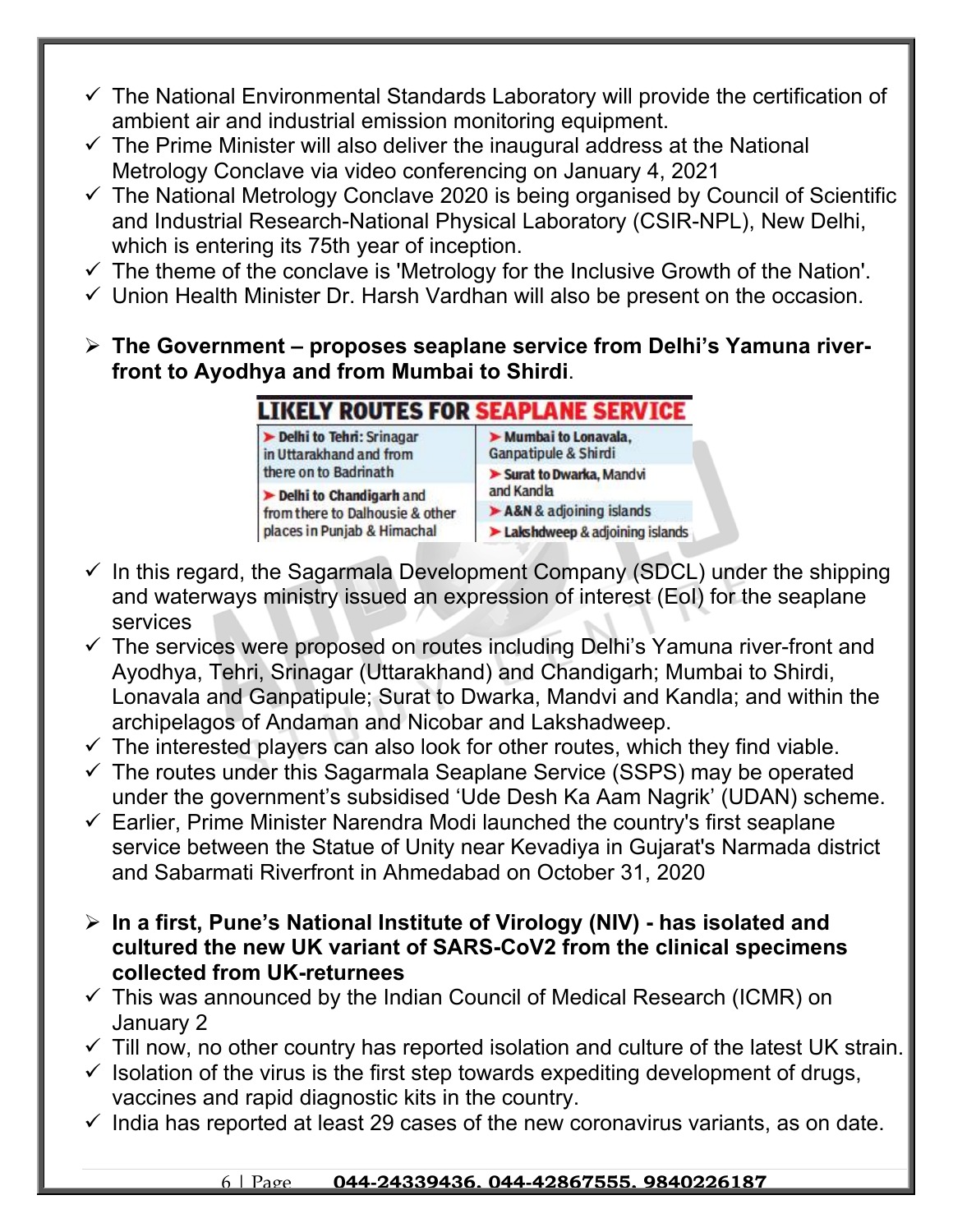- $\checkmark$  From November 25 to December 23, 2020, about 33,000 passengers disembarked at various Indian airports from the UK.
- $\checkmark$  All these passengers are being tracked and subjected by states to RTPCR tests to detect Covid-19.
- **The Rajya Sabha sat for just 33 days in 2020, its lowest-ever tally of sittings in a year.**
- $\checkmark$  There are only three other occasions when the sittings were below 50 days in a year.
- $\checkmark$  The Budget and the monsoon sessions had to be cut short in 2020 due to pandemic, while the winter session is not yet convened.
- $\checkmark$  The Budget session, which was scheduled to have 31 sittings, was cut short after 23 sessions.
- $\checkmark$  Similarly, the monsoon session, which was to have 18 sittings, was called off after 10 sessions.



- $\checkmark$  There are only three other occasions when the Raiya Sabha met for fewer than 50 sittings in a year — 48 in 1999 and 46 each in 2004 and 2008.
- $\checkmark$  The last time the winter session was cancelled was 36 years ago in 1984.
- $\checkmark$  In overall parliamentary history, there have been only two other instances in 1979 and 1975 when the winter session was cancelled.
- $\checkmark$  As per an analysis by the Rajya Sabha Secretariat, the limited number of sittings did not hurt the productivity.
- $\checkmark$  During the year 2020, the annual productivity has been 82.7%, the highest annual productivity during the last 11 years
- $\checkmark$  A total of 39 Bills have been passed by the House during 2020, including 12 during the Budget session and 27 during the monsoon session.
- $\checkmark$  The list of legislation includes the three controversial farm laws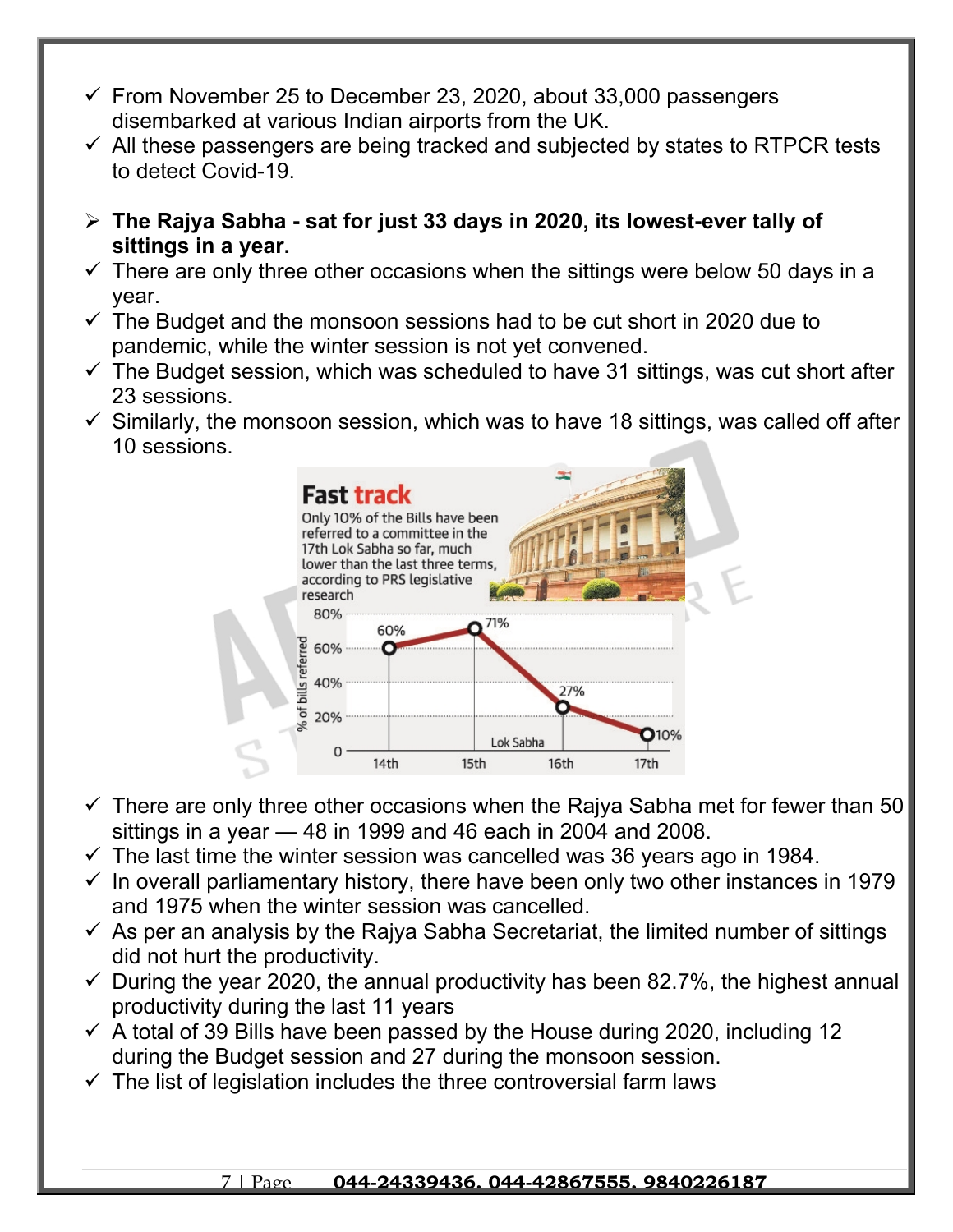- **The Centre had recently announced that the benefits of RoDTEP (Remission of Duties and Taxes on Exported Products) scheme is to be extended to all types of goods**
- $\checkmark$  The RoDTEP Scheme was launched in 2020 to boost exports of India in International markets.
- $\checkmark$  The scheme has created a mechanism for reimbursement of levies, taxes or duties at central, state and local levels.
- $\checkmark$  Prior to the scheme, the reimbursements were not done under any mechanism.
- $\checkmark$  It seeks to replace Merchandise Exports from India Scheme (MEIS), which was not WTO-compliant.
- $\checkmark$  The RoDTEP Scheme will coordinate with the World Trade Organization to reduce the post production transaction costs for the exporters.
- $\checkmark$  This will help to boost the production of MSMEs.
- $\checkmark$  Also, under the scheme, indirect taxes on exports shall be reimbursed to boost the exports as per WHO norms
- $\checkmark$  By replacing MEIS, the RoDTEP Scheme created an automated route for the Input Tax Credit and helping to avoid double taxation.
- **The INS Kiltan recently arrived at Sihanoukville Port, Cambodia under Mission Sagar III to deliver fifteen tonnes of HADR (Humanitarian Assistance and Disaster Relief) for flood affected Cambodia.**
- $\checkmark$  The relief assistance is to be provided to the National Disaster Management Committee of Cambodia.
- $\checkmark$  The SAGAR III mission is part of HADR assistance provided by India to foreign countries.
- $\checkmark$  SAGAR refers to Security and Growth for All in the Region.
- $\checkmark$  Earlier, under the mission, India sent fifteen tonnes of flood support to Vietnam.
- $\checkmark$  The Mission SAGAR II was launched in November 2020.
- $\checkmark$  Under Mission SAGAR-II, INS Airavat delivered food aid to Djibouti, Sudan, South Sudan and Eritrea.
- $\checkmark$  The Mission SAGAR was launched on May 10, 2020.
- $\checkmark$  Under the mission, the INS Kesari carried medical assistance and food items to Seychelles, Mauritius, Maldives, Madagascar and Comoros.
- **The Minister of Railways Piyush Goyal recently announced that Indian Railways has successfully completed the trial run of new Vistadome tourist coaches.**
- $\checkmark$  These coaches were manufactured by the Integral Coach Factory in Chennai.
- $\checkmark$  Currently there are 13 Vistadome coaches operating in the country.
- $\checkmark$  They are operating in in Araku Valley, Dadar and Madgaon, Darjeeling-Himalayan Railway, Kangra Valley Railway, Kalka-Shimla Railway, Nilgiri Mountain Railway, Matheran Hill Railway.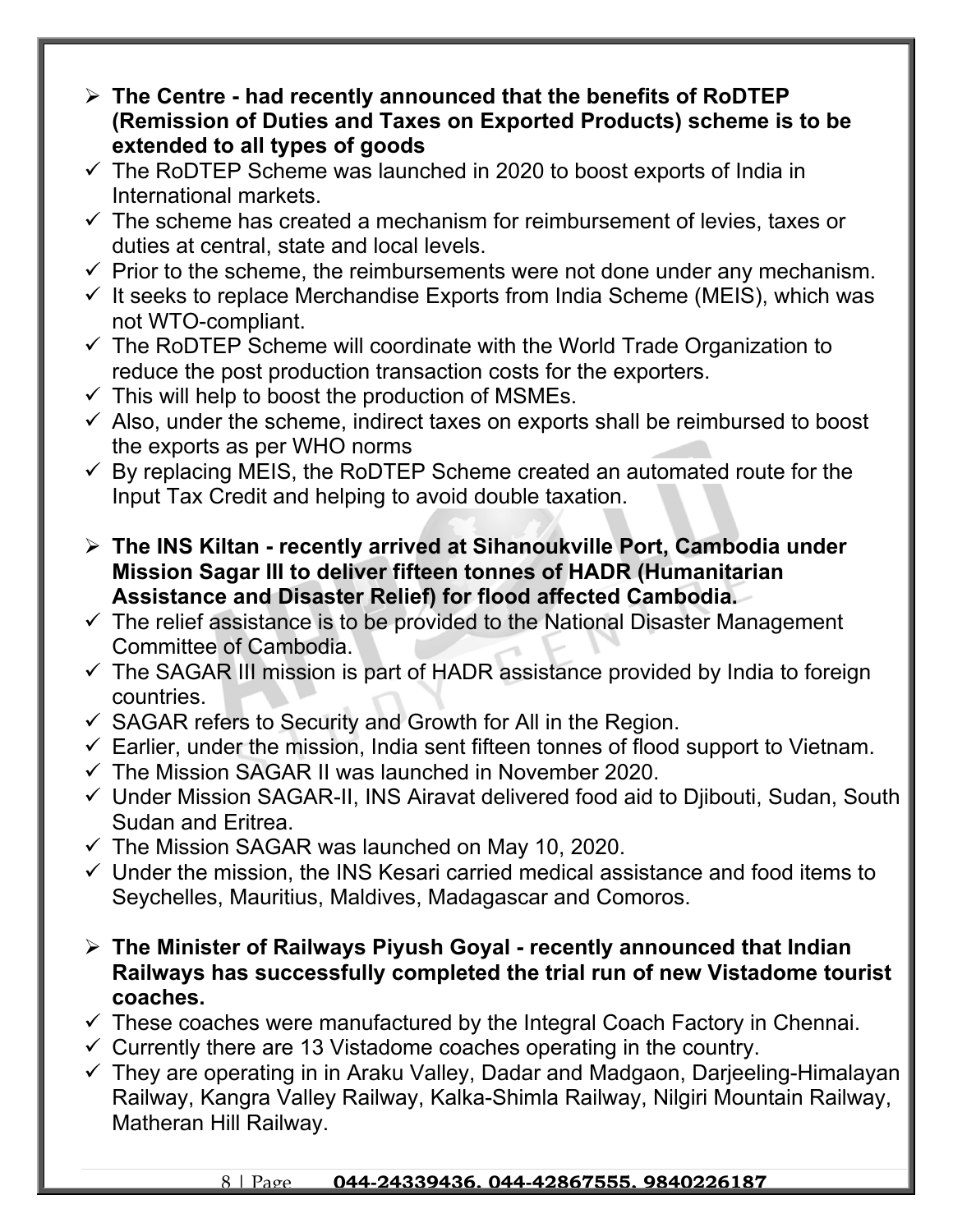- $\checkmark$  Vistadome coaches are made with see through glass roof tops and wide Windows to offer panoramic view.
- $\checkmark$  The coaches have passenger information system, rotatable seats, automatic sliding doors, white doors for persons with disabilities and a Mini pantry.
- $\checkmark$  The cost of manufacturing each Vistadome coach is about Rs. 4 crores
- **The Government of India launched the Global Pravasi Rishta Portal and a mobile application recently**
- $\checkmark$  The application aims to connect over 3 crore Indian Diaspora spread all over the world.
- $\checkmark$  Minister of State for External Affairs V Muraleedharan launched the portal and the mobile App
- $\checkmark$  It will create three-way communication between the Indian Missions (meaning the embassies), external affairs ministry and Indian diaspora.
- $\checkmark$  Till now, the Indian community abroad and the ministry of external affairs have been using social media platforms such as Twitter, Facebook, WhatsApp to communicate during emergencies.
- $\checkmark$  The portal created will enable the registration of Indian diaspora members including PIOs (Person of Indian Origin), NRIs (Non-Resident Indians) and OCIs (Overseas Citizens of India).
- $\checkmark$  The portal will provide useful information to the Indian community such as passport, visa and other consular services.

# **INTERNATIONA**

- **On January 2, Pakistan arrested 26/11 Mumbai attacks mastermind and LeT commander, Zaki-ur-Rehman Lakhvi on terror-financing charges**
- $\checkmark$  The move is seen as Pakistan's attempt to avoid global terror watchdog Financial Action Task Force's (FATF's) Black Listing of the country



 $\checkmark$  The FATF had acknowledged the significant progress made by the country in addressing issues related to terror-financing and money laundering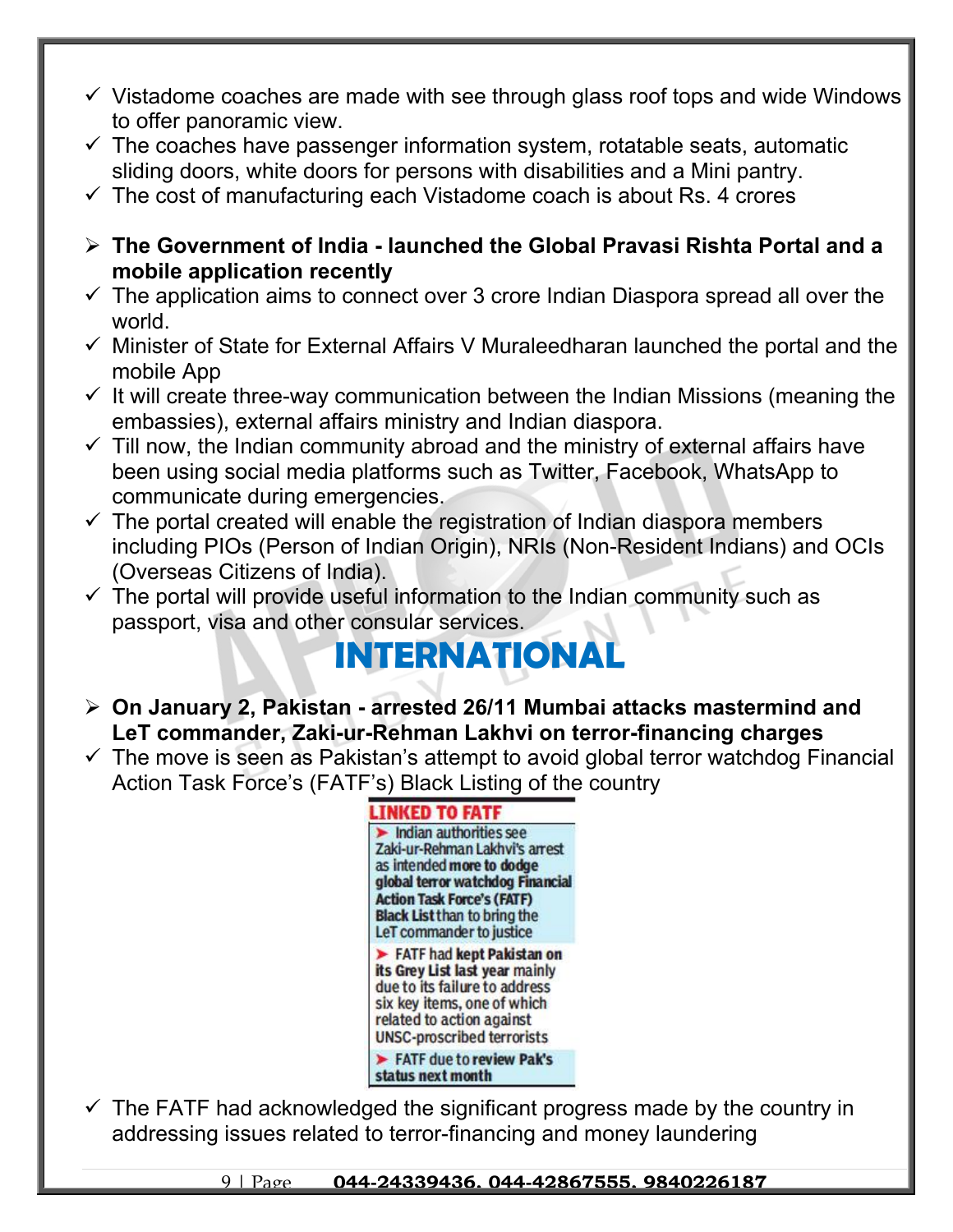- $\checkmark$  However, the Paris-based watchdog FATF had still retained Pakistan on its Grey, or Increased Monitoring, List, in October 2020.
- $\checkmark$  This was mainly because of Pakistan's failure to address six important items, one of which related to action against UNSC-proscribed terrorists, in its 27-point action plan to check terror-financing.
- $\checkmark$  The 39-member FATF will review Pakistan's case in February to decide whether or not Pakistan had done enough to comply with these six items.
- $\checkmark$  Lakhvi was designated a terrorist on December 10, 2008 by the U.N. Security Council Sanctions committee for directing the LeT operations in Chechnya, Bosnia, Iraq, Afghanistan and south-east Asia
- $\checkmark$  He was held at Rawalpindi's Adiala jail until he was granted bail, and released by the Lahore High Court in April 2015
- **The Australian Government recently announced certain changes to its National Anthem "Advance Australia Fair".**
- $\checkmark$  The second line of the National Anthem has been changed from 'For we are young and free' to 'For we are one and free.'
- $\checkmark$  The Australian National Anthem, "Advance Australia Fair" was composed by Peter Dodds McCormick in 1878.
- $\checkmark$  It became official National Anthem of Australia in 1984.
- $\checkmark$  According to the critics, the word 'young' imply that the Australian history started only with British colonisation.
- $\checkmark$  This is unacceptable by the indigenous communities of the island nation who till date celebrate Australia Day as Invasion Day.
- $\checkmark$  The Australia Day is celebrated on January 26, which marks the date when the "First Fleet" sailed into Sydney in 1788 carrying troops from Britain.
- $\checkmark$  The indigenous people, referring to Aboriginal and Torres Strait Islander people, contribute to 2.4% of the Australian population.
- $\checkmark$  Prior to "Advance Australia Fair", "God Save the Queen" was the national anthem of Australia.
- $\checkmark$  It was the national anthem in number of Commonwealth realms and British Crown sovereign states that had Elizabeth II as its Head of the state.
- **China has recently deployed underwater drones called Sea Wing Glider in the Indian Ocean region for naval surveillance.**
- $\checkmark$  It can operate for months under the sea, serving long range missions
- $\checkmark$  The Sea Wing Glider Drone is a type of an uncrewed underwater vehicle, which were launched in December 2019.
- $\checkmark$  Apart from Indian Ocean region, China has also deployed the Sea Wing Glider Drone in the Arctic Ocean, South China Sea, East China Sea and other waters of the Western Pacific.
- $\checkmark$  According to the China, a total of 14 Sea Wing Glider Drones have been deployed in the Indian Ocean region for research and development purposes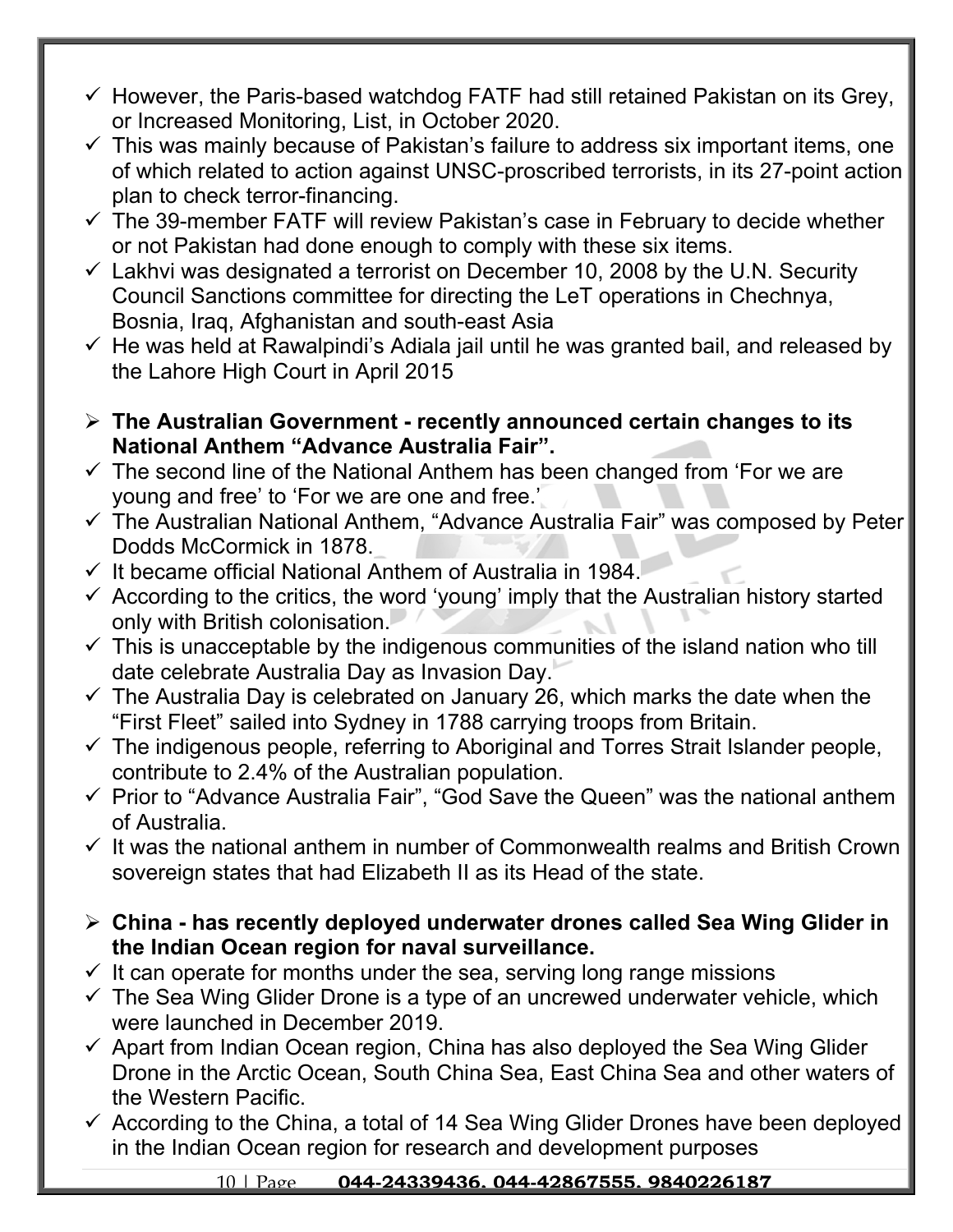- $\checkmark$  With the help of these drones, the Chinese are gathering oceanography data in the Indian Ocean region.
- $\checkmark$  The drones are capable of gathering information such as salinity, seawater temperature, turbidity, oxygen content and ocean current changes.
- $\checkmark$  According to Indian government, the Chinese might use these drones to listen to Indian Naval communication and might track Indian Naval ships in the Indian Ocean region, which was against the UNCLOS (United Nations convention for the Law of the Sea).
- **Argentina recently became the latest Latin American country to legalize abortion**
- $\checkmark$  Under the new law, Argentina has legalised abortion up to the 14th week of pregnancy.
- $\checkmark$  In India, abortion is legal till 24th week of pregnancy according to medical termination of pregnancy (Amendment) act, 2020.
- $\checkmark$  The passage of this law will have huge impact in other Latin American countries.
- $\checkmark$  Currently abortions are illegal in El Salvador, Nicaragua and Dominic Republic.
- $\checkmark$  In some countries such as Cuba, Uruguay, Guyana, women can request for abortion only in specific cases.
- $\checkmark$  The Catholic Church and the Evangelical community in Argentina hold immense power and influence in the country.
- $\checkmark$  These communities strongly opposed the concept of abortions and steps taken to legalise abortions.
- **Japan to join the Five Eyes intelligence alliance network, comprising of five nations namely Australia, Canada, Britain, US and New Zealand.**
- $\checkmark$  The Five Eyes network countries were created to respond against the increasing threats by China and North Korea.
- $\checkmark$  They are parties to multilateral UK-USA Agreement, which was a treaty of joint cooperation in signals intelligence.
- $\checkmark$  The origins of Five Eyes alliance can be tracked to the Atlantic Charter that was issued on August 14, 1941.
- $\checkmark$  It set out British and American goals to the world after World War II.
- $\checkmark$  In June 2020, the Five Eyes countries signed an Economic Agreement to isolate China.
- $\checkmark$  The United States has sought to add three democratic countries India, South Korea and Japan - in Five Eyes Network.
- $\checkmark$  According to the US, their intelligence shall be used for both economic and strategic purposes.
- **The World Health Organization (WHO) recently launched a Covid-19 mobile application called "WHO COVID-19 App"**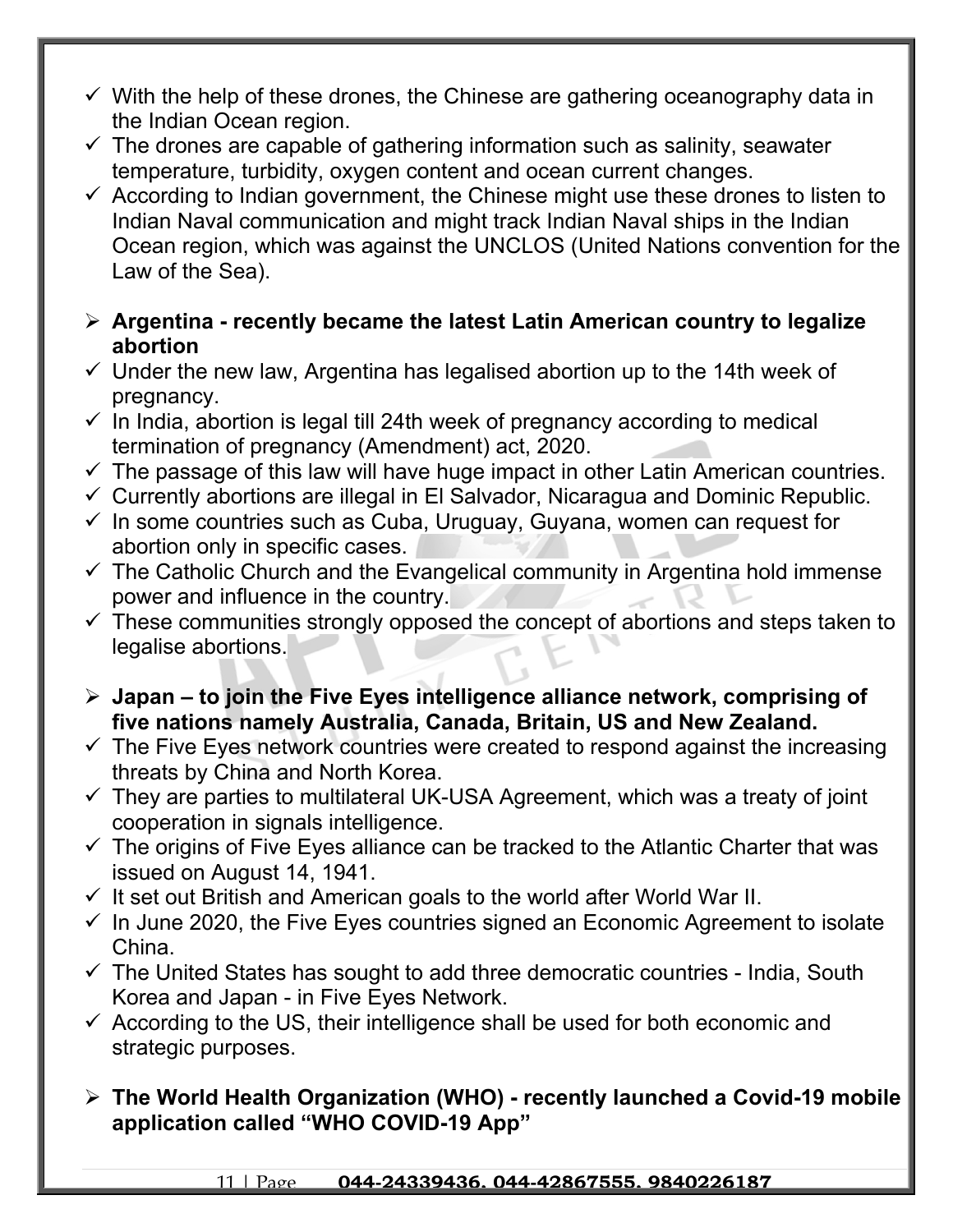- $\checkmark$  The application provides users with the latest updates and notification about the scientific findings on Covid-19.
- $\checkmark$  It will provide trusted information from experts at the organisation and regional partners.
- $\checkmark$  The application also provides information on how users can protect themselves and their communities from the virus.
- $\checkmark$  The application is currently available only in Nigeria.
- $\checkmark$  However, the WHO is working with the local stakeholders to make the app available in all countries
- $\checkmark$  Earlier, the WHO has launched another mobile application named "WHO Academy COVID-19 Mobile Learning App".
- $\checkmark$  It was developed to enable the health workers expand their life saving skills to battle covid-19.
- $\checkmark$  The application provides knowledge resources to support the health workers in caring for patients infected by covid-19
- $\checkmark$  The app is available in seven different languages such as English, Arabic, Portuguese, French, Chinese, Spanish, Russian.

### **DEFENCE**

- **The Ministry of Defence recently signed an agreement with the Bharat Electronics Limited to supply ten LYNX U2 GFCS, a naval gun fire control system.**
- $\checkmark$  The system has been designed to accurately track and engage air and surface targets amidst sea by means of tracking radars and control modules.
- $\checkmark$  Also, it can generate required target data to predict weapon aiming points using Russian A190, AK176 and AK630.
- $\checkmark$  The system has been in service in Indian Navy for more than two decades now.
- $\checkmark$  The ten LYNX U2 GFCS being acquired from BEL is to be installed on naval offshore patrolling vessel Talwar and Teg class of ships.
- $\checkmark$  The current LYNX U2 GFCS proposed in the contract is of the fourth generation and is completely indigenized.
- $\checkmark$  The ten systems are to be purchased from BEL at a cost of Rs 1,355 crores under Buy (Indian) Category.

### **OBITUARY**

- **Senior Congress leader and former Union home minister Buta Singh (86 years) – died at the AIIMS, New Delhi, on January 2**
- $\checkmark$  Singh represented Punjab's Moga and Ropar as well as Rajasthan's Jalore Lok Sabha constituencies for eight terms between 1962 and 2004
- $\checkmark$  The senior Congress leader was in a coma since October last year after he suffered a brain hemorrhage.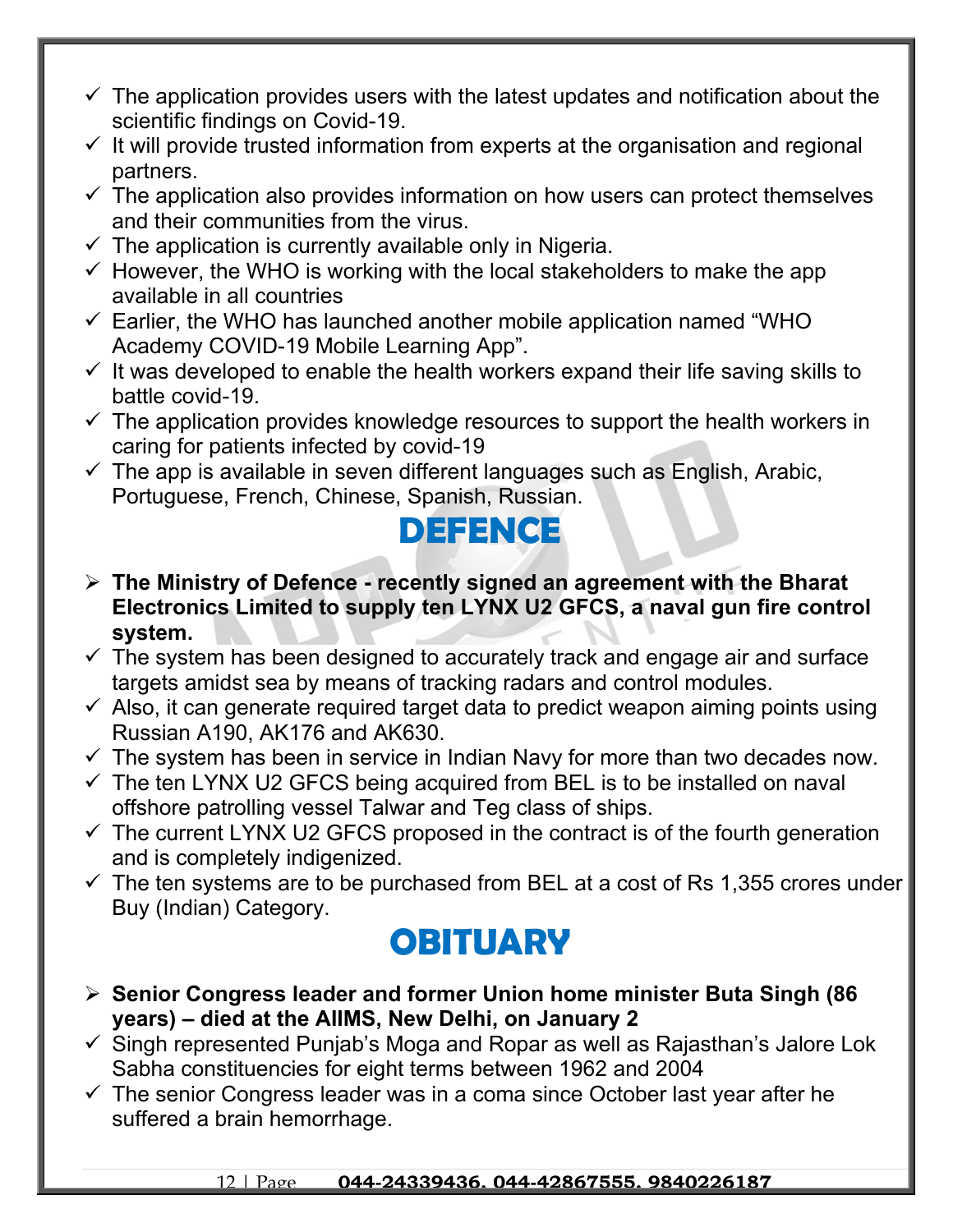

- $\checkmark$  Singh remained in public service for a long time and served under four prime ministers—Indira Gandhi, Rajiv Gandhi, PV Narasimha Rao and Manmohan Singh.
- $\checkmark$  He also served as the governor of Bihar.
- $\checkmark$  Singh was born in Punjab's Jalandhar district on March 21,1934
- $\checkmark$  Originally from Communist party, Singh was first elected from Punjab's Moga Lok Sabha constituency —which was reserved for the Scheduled Castes (SC) — as an Akali Dal candidate in 1962.
- $\checkmark$  He later joined Congress and in 1967 got elected from Punjab's Ropar, the seat he represented until 1984 when he got elected from Jalore in Rajasthan.
- $\checkmark$  He was convenor of the All India Congress Committee's (AICC) Harijan cell in 1973-74, after which he became the AICC general secretary in 1978.
- $\checkmark$  In 1981, he was made the Chairperson of the Organising Committee for Asian Games, the first major international games to come to India
- $\checkmark$  In 1998, he won as an independent candidate but later returned to Congress to be last elected from Jalore in 1999.
- $\checkmark$  He lost the seat as Congress candidate in 2004 and then as independent candidate in 2009 and 2014.
- $\checkmark$  Singh was instrumental in building and re-building many gurdwaras in the country and abroad, especially the Sri Akaal Takht in Amritsar, after Operation Blue Star in 1984.
- $\checkmark$  He was involved in the reconstruction of many gurdwaras in Delhi after the anti-Sikh riots of November 1984.
- $\checkmark$  He was closely associated with the then prime minister Indira Gandhi during the Operation Blue Star undertaken by the Army
- $\checkmark$  As a minister, he oversaw the reconstruction of the Golden Temple in Punjab's Amritsar following the Army operation.
- $\checkmark$  A prominent dalit leader, Singh was involved in choosing the Congress's new poll symbol "hand" after the party split in 1978.
- $\checkmark$  In 1974, Prime Minister Indira Gandhi elevated him to the post of Deputy Minister for Railways